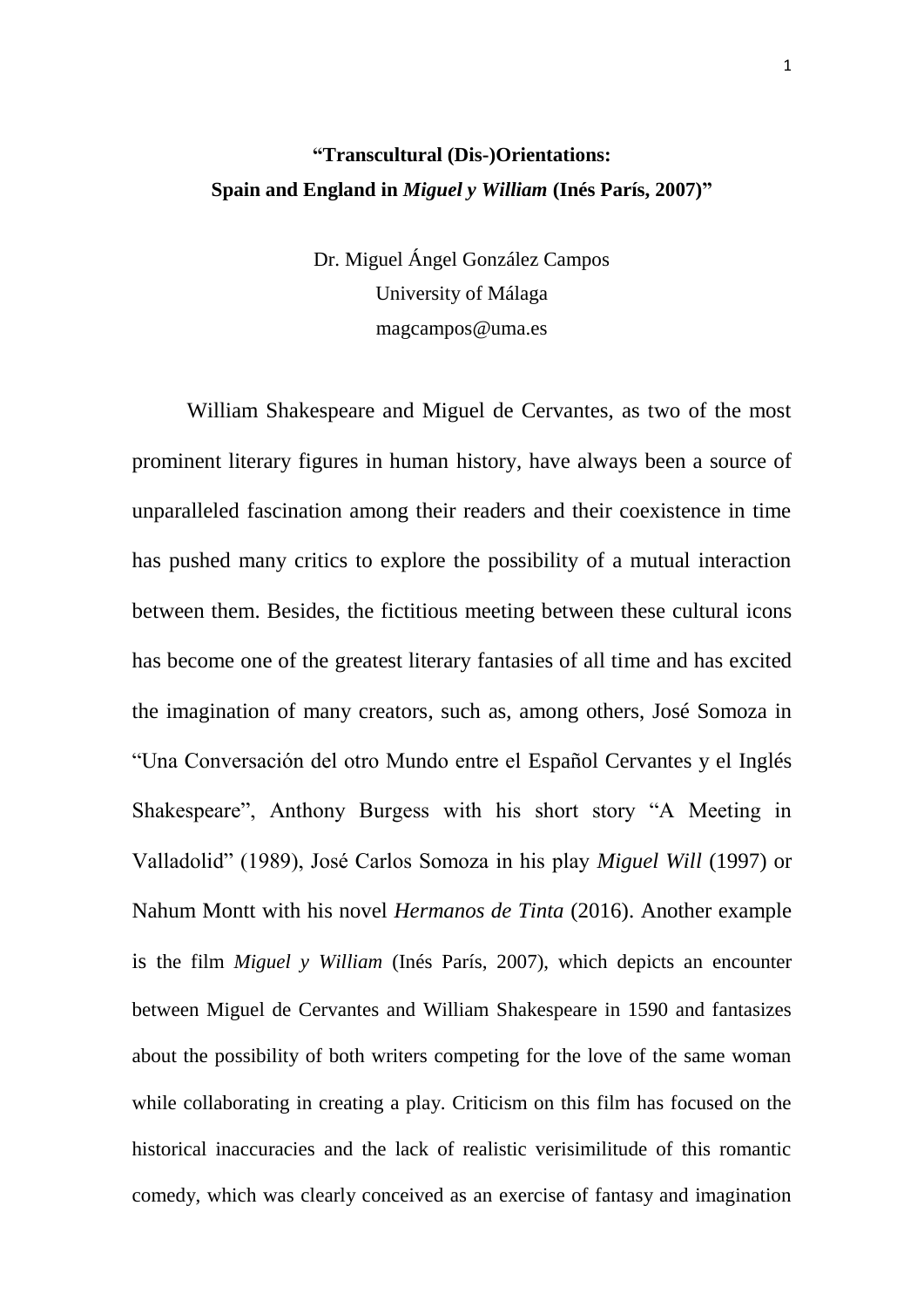rather than as a documentary biopic of the two literary giants. However, beyond the distorted specific details about the life of the two great writers as individuals, the film manages to create a compelling representation of two conflicting worlds (Renaissance England and Spain) which collide in the imagined encounter of the two geniuses. In this sense it can be helpful to carry out a reading of *Miguel y William* making use of the critical notion of "orientation", as developed by Sara Ahmed in her influential work *Queer Phenomenology, Orientation, Objects and Others* (2006), in order to analyse the way the film constructs the opposing images of both nations at the time.

If we look beyond its anachronisms and its conventional romantic comedy plot, *Miguel y William* can be read as a serious engagement with the authors' time which reveals differing life attitudes that ultimately come to underline and reaffirm, in some cases through the traditional clichés and stereotypes about both countries taken from the "Black Legend", the differences in their national identities. Those clichés, which make evident the mutual lack of knowledge between cultures constantly highlighted in the film, function as a source of orientation since they are used as a way to reaffirm collective identities. As Sara Ahmed points out, "[o]ne faces where one is not, but a "not" that is reachable or available from where I am, and indeed in being so always reflects back or shows where one is located" (116). In this sense, the stereotypes of the film provide characters with a set of mental coordinates to place themselves in relation to "the other" and vice versa. Thus, by describing "the other", as the film shows, they are just defining themselves.